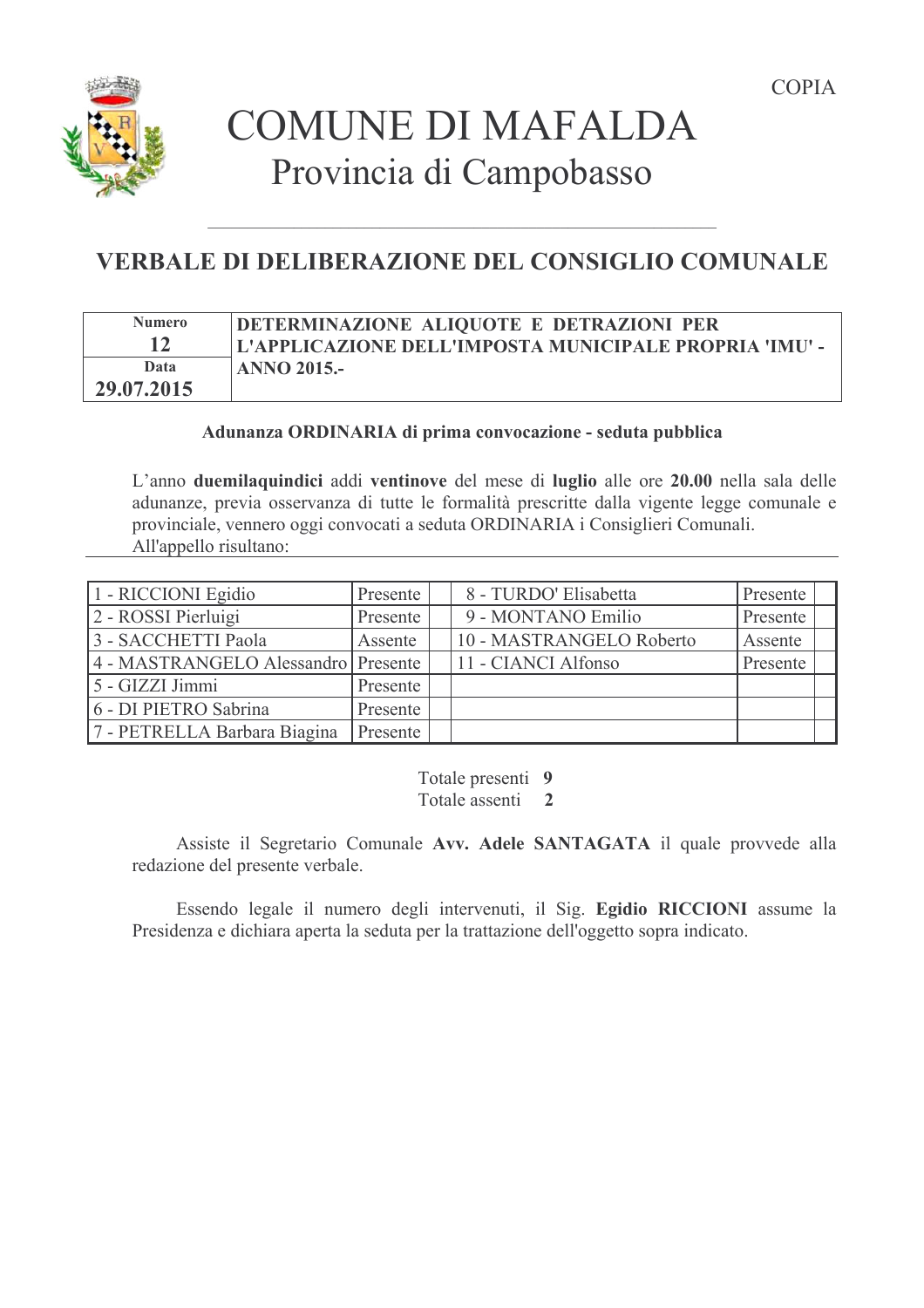## **IL CONSIGLIO COMUNALE**

VISTI agli articoli 8 e 9 del decreto legislativo 14 marzo 2011 n. 23, e art. 13 del D.L. 6 dicembre 2011 n.201, convertito con modificazioni con la legge 22 dicembre 2011 n. 214, con i quali viene istituita l'imposta municipale propria "IMU", con anticipazione, in via sperimentale, a decorrere dall'anno 2012, in tutti i comuni del territorio nazionale:

VISTA la legge 27 dicembre 2013 n. 147 (legge di stabilità 2014) che ha stabilito, tra l'altro, l'istituzione dell'Imposta Unica Comunale "IUC" dal 1 gennaio 2014 e delle sue componenti TASI e TARI, oltre ad una profonda e sostanziale modifica normativa della componente IMU;

VISTO l'art. 14 del Regolamento IUC relativo alle assimilazioni all'abitazione principale;

VISTA la deliberazione di consiglio comunale n. 8 del 28/04/2014 con la quale è stato approvato il Regolamento IUC, pubblicata sul portale del federalismo in data 20/05/2014;

VISTA la deliberazione di consiglio comunale n. 10 del 28/04/2014 con la quale sono state determinate le Aliquote IMU 2014, pubblicata sul portale del federalismo in data 20/05/2014;

**TENUTO CONTO** che i Comuni, con deliberazione del Consiglio Comunale, adottata ai sensi dell'articolo 52 del decreto legislativo 15 dicembre 1997 n. 446, provvedono a disciplinare con regolamento le proprie entrate, anche tributarie, salvo per quanto attiene alla individuazione e definizione delle fattispecie imponibili, dei soggetti passivi e della aliquota massima dei singoli tributi, nel rispetto delle esigenze di semplificazione degli adempimenti dei contribuenti.

VISTO l'art. 27, comma 8°, della L. n. 448/2001 il quale dispone che: "Il comma 16 dell'art. 53 della legge 23 dicembre 2000, n. 388, è sostituito dal seguente: Il termine per deliberare le aliquote e le tariffe dei tributi locali, compresa l'aliquota dell'addizionale comunale all'IRPEF di cui all'articolo 1, comma 3, del decreto legislativo 28 settembre 1998, n. 360, recante istituzione di una addizionale comunale all'IRPEF, e successive modificazioni, e le tariffe dei servizi pubblici locali, nonché per approvare i regolamenti relativi alle entrate degli enti locali, è stabilito entro la data fissata da norme statali per la deliberazione del bilancio di previsione. I regolamenti sulle entrate, anche se approvati successivamente all'inizio dell'esercizio purchè entro il termine di cui sopra, hanno effetto dal 1º gennaio dell'anno di riferimento".

**CONSIDERATO** che a decorrere dall'anno d'imposta 2012, tutte le deliberazioni regolamentari e tariffarie relative alle entrate tributarie degli enti locali devono essere inviate al Ministero dell'economia e delle finanze, Dipartimento delle finanze, entro il termine di cui all'articolo 52, comma 2, del decreto legislativo n. 446 del 1997, e comunque entro trenta giorni dalla data di scadenza del termine previsto per l'approvazione del bilancio di previsione;

VISTO il Decreto Ministero dell'Interno del 13/05/2015 pubblicato nella gazzetta ufficiale Serie generale n. 115 del 20 maggio 2015 con il quale il termine per la deliberazione del bilancio di previsione per l'anno 2015 da parte degli enti locali è stato ulteriormente differito al 30 luglio 2015;

**TENUTO CONTO** del gettito IMU nell'annualità 2014, delle modifiche applicative dal 1 gennaio 2015, nonchè delle specifiche necessità del bilancio di previsione 2015;

ACQUISITI i pareri favorevoli di regolarità tecnica e contabile dei responsabili dei servizi ai sensi dell'art. 49 del D.Lgs n. 267 del 18/08/2000

TUTTO ciò premesso.

Udito il SINDACO il quale illustra la proposta di deliberazione e dato atto dell'assenza di interventi, si passa alla votazione.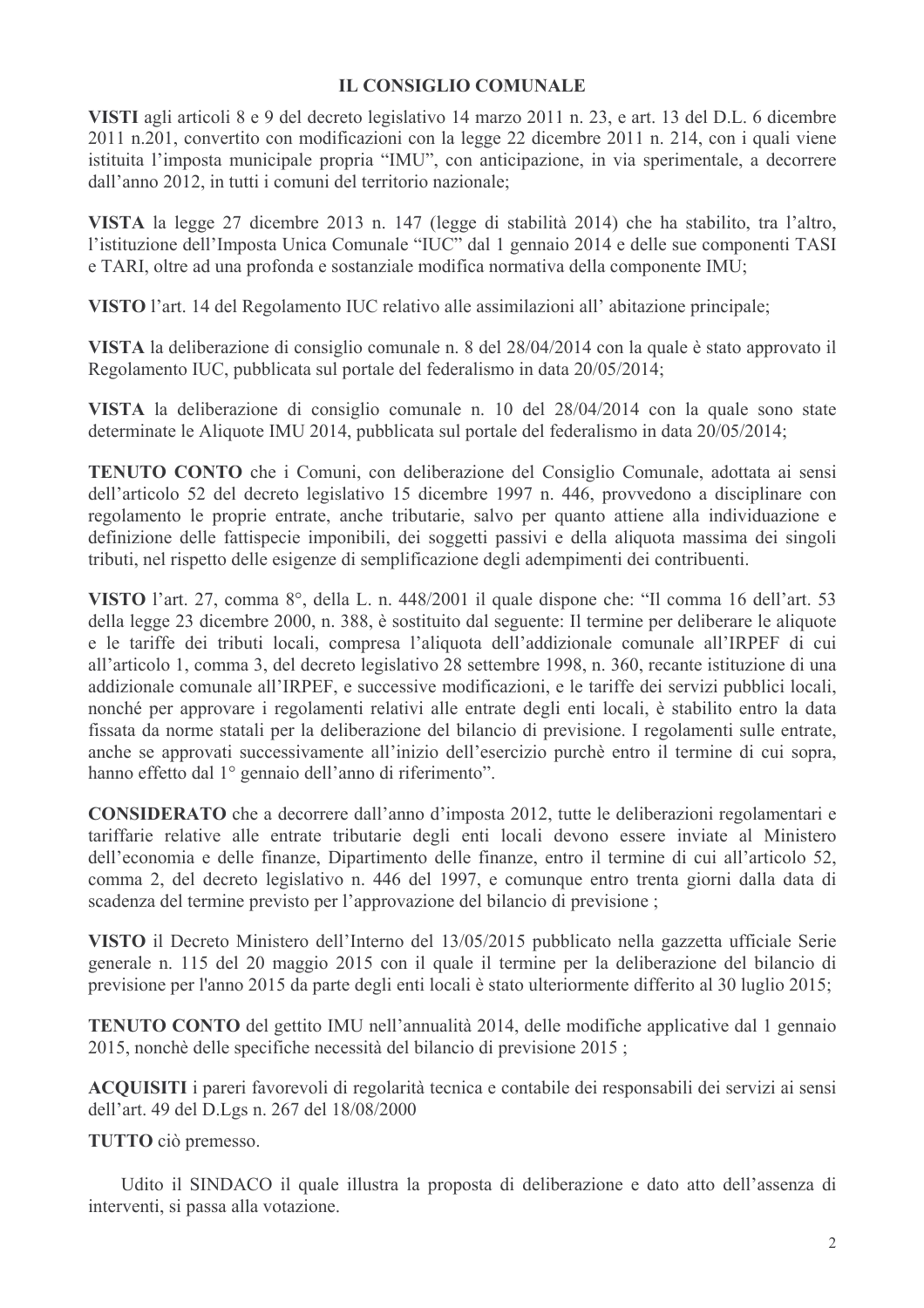CON voti: FAVOREVOLI: 7 - CONTRARI: 2 (Emilio MONTANO e Alfonso CIANCI) -**ASTENUTI: 0:** 

## **DELIBERA**

DI DARE ATTO che la premessa costituisce parte integrante e sostanziale della presente deliberazione;

**DI DARE ATTO** che le premesse sono parte integrante e sostanziale del dispositivo del presente provvedimento;

DI CONFERMARE le seguenti Aliquote per l'applicazione dell'Imposta Municipale Propria "IMU" anno 2015  $\cdot$ 

- aliquota del cinque per mille per le abitazioni principali, comprese le pertinenze (nella misura massima di un'unità pertinenziale per ciascuna delle categorie catastali C/2, C/6 e C/7), accatastate in categoria A1, A/8 e A/9, applicando la detrazione di  $\epsilon$  200,00 fino a concorrenza del suo ammontare, rapportati al periodo dell'anno durante il quale si protrae tale destinazione; se l'unità immobiliare è adibita ad abitazione principale da più soggetti passivi, la detrazione spetta a ciascuno di essi proporzionalmente alla quota per la quale la destinazione medesima si verifica ·
- · aliquota ridotta del cinque per mille per le abitazioni, comprese le pertinenze (nella misura massima di un'unità pertinenziale per ciascuna delle categorie catastali C/2, C/6 e C/7), posseduta a titolo di proprietà o di usufrutto dai cittadini italiani non residenti nel territorio dello Stato, a condizione che la stessa non risulti locata;
- aliquota ordinaria dell'otto per mille si applica a tutte le tipologie non comprese nelle altre aliquote;

DI DARE ATTO che viene rispettato il vincolo in base al quale la somma delle aliquote della TASI e dell'IMU per ciascuna tipologia di immobile non sia superiore all'aliquota massima consentita dalla legge statale per l'IMU al 31 dicembre 2013, fissata al 10,6 per mille e ad altre minori aliquote, in relazione alle diverse tipologie di immobile;

**DI DARE ATTO** che tali aliquote e detrazioni decorrono dal 1 gennaio 2015;

DI DARE ATTO che a partire dall'anno 2015 sono considerate direttamente adibite ad abitazione principale le seguenti unità immobiliari: una ed una sola unità immobiliare posseduta dai cittadini italiani non residenti nel territorio dello Stato e iscritti all'Anagrafe degli italiani residenti all'estero (AIRE), già pensionati nei rispettivi Paesi di residenza, a titolo di proprietà o di usufrutto in Italia, a condizione che non risulti locata o data in comodato d'uso; In caso di più unità immobiliari, la predetta agevolazione può essere applicata ad una sola unità immobiliare. Allo stesso regime dell'abitazione soggiacciono le eventuali pertinenze.

Le condizioni attestanti il possesso dei requisiti per usufruire delle agevolazioni ed assimilazioni di cui al presente articolo, dovranno essere dichiarate in apposita autocertificazione da presentarsi entro trenta giorni dall'evento;

DI DARE ATTO che per tutti gli altri aspetti di dettaglio riguardanti la disciplina del tributo si rimanda al Regolamento IUC approvato con deliberazione di Consiglio Comunale n. 8 del 28/04/2014 pubblicata sul portale del federalismo in data 20/05/2014;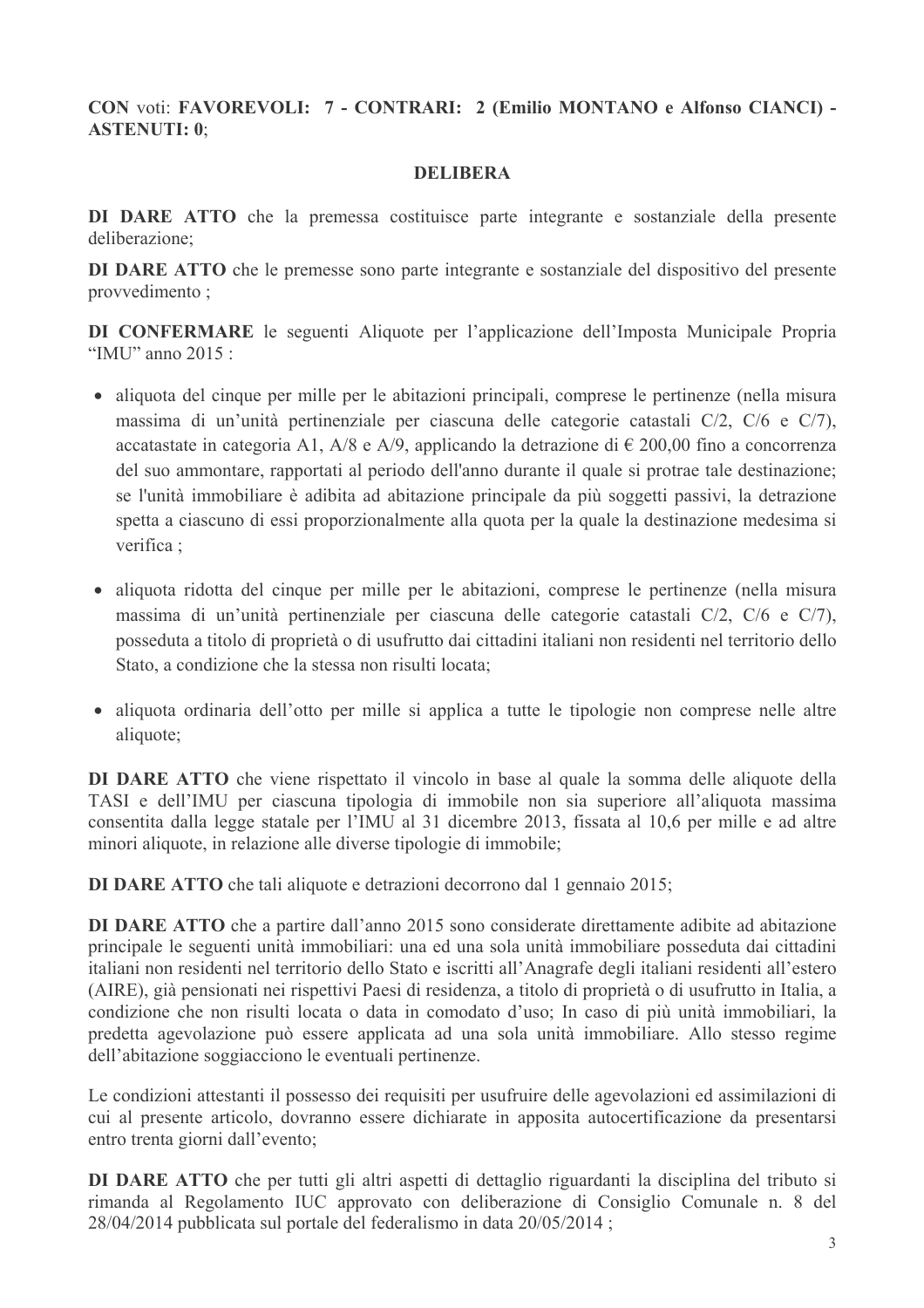DI INVIARE la presente deliberazione al Ministero dell'economia e delle finanze, Dipartimento delle 3 finanze, entro il termine di cui all'articolo 52, comma 2, del decreto legislativo n. 446 del 1997, e comunque entro trenta giorni dalla data di scadenza del termine previsto per l'approvazione del bilancio di previsione, esclusivamente per via telematica, mediante inserimento nell'apposita sezione del Portale del federalismo fiscale, per la pubblicazione nel sito informatico di cui all'articolo 1, comma 3, del decreto legislativo 28 settembre 1998, n. 360;

**DI DARE ATTO** che a decorrere dall'anno di imposta 2013, le deliberazioni di approvazione delle aliquote e delle detrazioni nonché i regolamenti dell'imposta municipale propria devono essere inviati esclusivamente per via telematica, mediante inserimento del testo degli stessi nell'apposita sezione del Portale del federalismo fiscale, per la pubblicazione nel sito informatico di cui all'articolo 1, comma 3, del decreto legislativo 28 settembre 1998, n. 360, e successive modificazioni. I comuni sono, altresì, tenuti ad inserire nella suddetta sezione gli elementi risultanti dalle delibere, secondo le indicazioni stabilite dal Ministero dell'economia e delle finanze -Dipartimento delle finanze, sentita l'Associazione nazionale dei comuni italiani. L'efficacia delle deliberazioni e dei regolamenti decorre dalla data di pubblicazione degli stessi nel predetto sito informatico. Il comune è tenuto alla pubblicazione degli atti come sopra indicati, nell'apposita sezione del Portale del federalismo fiscale, entro il 28 ottobre di ciascun anno di imposta; a tal fine il comune è tenuto a effettuare l'invio entro il 21 ottobre dello stesso anno. In caso di mancata pubblicazione entro il termine del 28 ottobre, si applicano gli atti adottati per l'anno precedente.

**DI PROCEDERE**, infine, considerata l'urgenza, con separata votazione dal seguente esito: **FAVOREVOLI: 7 - CONTRARI: 2 (Emilio MONTANO e Alfonso CIANCI) - ASTENUTI:** 0 a dichiarare la presente deliberazione immediatamente esecutiva ai sensi dell'art. 134, comma 4°, D.Lgs. 18/08/2000 n. 267 – T.U. delle leggi sull'ordinamento degli Enti locali.

Delibera di C.C. n. 12 del 29.07.2015

Letto, approvato e sottoscritto: